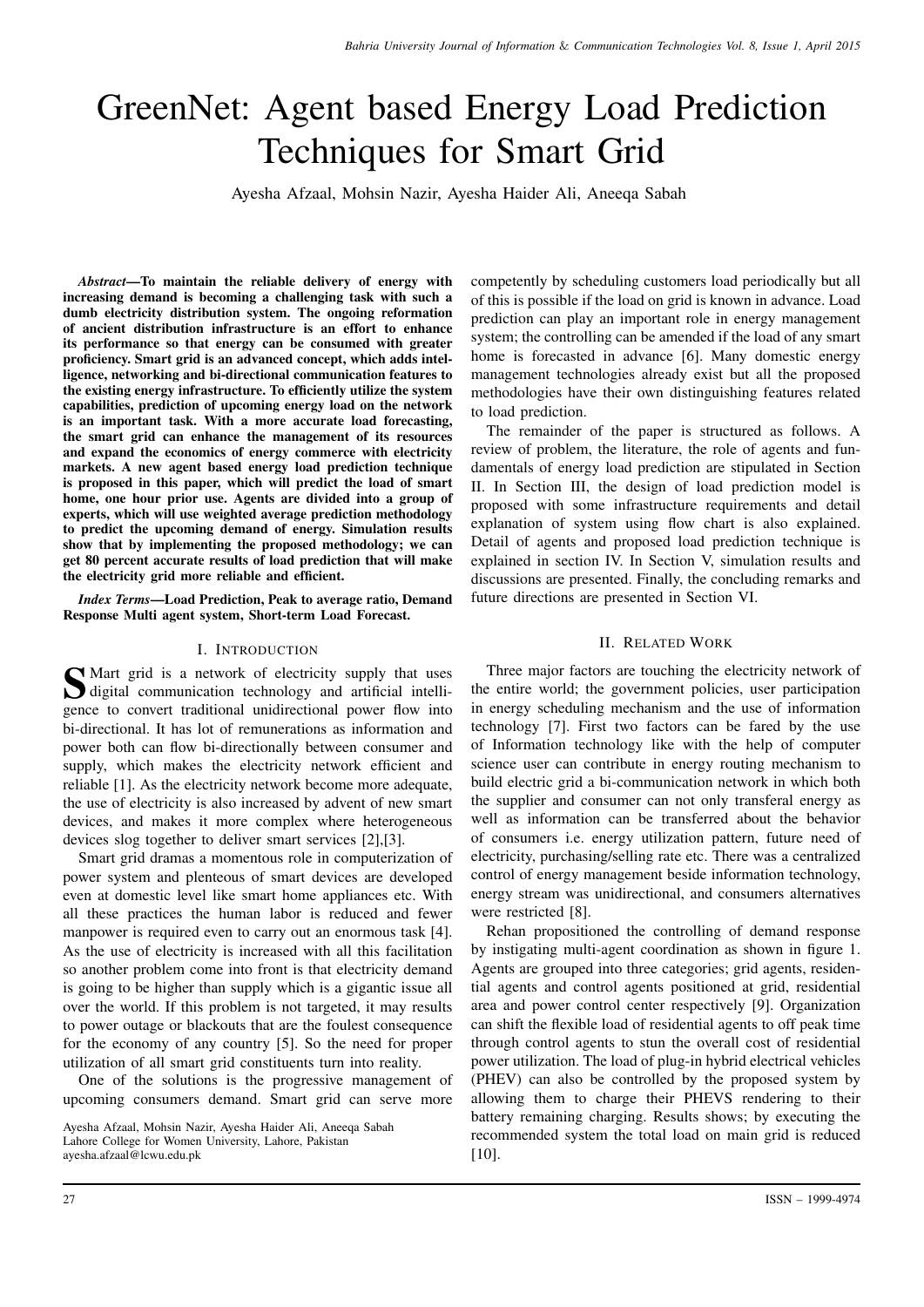

Figure 1: Different types of agents.

Smart meter dramas a vital role in computerization of electric grid with the support of information technology. Smart appliances are connected with smart meter through fewer or veto human interaction; this is imaginable only by machineto-machine (M2M) communication exploiting standard smart grid protocols. Different kind of gateways is used for this drive in home, neighborhood, and building area network [11]. Zubair perform the comparison of different communication protocols and designates which M2M gate way is best for a specific situation [3].

Short term load forecast (STLF) perform a significant role to acquire information in advance about the forthcoming request of power but its a multifarious process because the shape of load-time succession is non-smooth as well as nonlinear. The physiognomies of load-time series and a new bi-level forecasting approach is suggested [11],[12]. System framework consist of:

- 1) Forecast engine.
- 2) Enhanced evolution technique.
- 3) Feature selection method.

Micro-grids are becoming an imperative part of macrogrid due to their utmost effectual independence i.e. consistency, cost bargain and squat carbon emanation etc. While in emergency situation, micro-grids can separate themselves from macro-grid and grind in island mode [1]. Micro-grids can be made more convincing by adding another feature of storage management. The forecasting of predictable load for both macro and micro-grid are most imperative to acquire extreme paybacks from this infrastructure. Power load forecasting for micro-grid is examined by author in [13]. The size of the micro-grid is lesser as relate to macro grid that is the main reason of its with little bit fluctuation in load.

There are two ways to control the rate of electricity for consumer in smart grid i.e. load scheduling and load shedding; load shedding is to switch off the electrical appliance, when the load on the grid is observed and load scheduling is to transfer load for off peak time [6]. Nathan Kowahl also examined the estimation models for power; according to proposed method there are numerous factors which should be predicted to verdict about optimization including inside temperature, wind power, unrestrained load, time, battery level and outside temperature etc as shown in figure 2.

Advance booking of power via internet is explained by



Figure 2: Load Forecasting Model.

tongdan [5]. This process is performed one hour before actual time interval reveals. Power organizations estimate the average mandate of all users to forecast the load of forthcoming hour in advance.

$$
P_g(t) = \sum_{i=1}^{n} d_i(t)
$$
 (1)

 $d_i(t)$  is the demand of consumer i at time interval t and  $P_q(t)$ is the total prerequisite generation for n customers. Customer practice On-line Purchase Electricity Now (OPEN) mechanism for on-line procuring of power similarly to purchasing of on-line item like e-shopping. User can demand power by approximating higher and lesser bound of demanded power for a definite time phase. The two boundaries are delivered to power generator to formulate for the imminent demand; exceeded power demand can be fulfilled by virtual power plants. Upper and lower limits of forthcoming demand can be calculated as

$$
P_{gL}(t) = \sum_{i=1}^{n} d_{Li}(t)
$$
 (2)

$$
P_{gU}(t) = \sum_{i=1}^{n} d_{Ui}(t)
$$
 (3)

 $P_{qL}(t)$ ,  $P_{qU}(t)$  are the lower and upper projected power generation established on  $d_{Li}(t)$ ,  $d_{Ui}(t)$  lower and upper bounds of predicted demand for hour t. Similarly suppliers of power also compute the maximum and minimum production capability to evaluate that they can fulfill the requirement or not.

### III. DESIGN OF LOAD PREDICTION MODEL

To avoid power outage, which is caused due to overloading the grid station, the proper management of load scheduling is very important. It is controllable if the future demand of electricity is known in advance. Here to achieve this goal and to overcome human system interaction a very simple and cost efficient agent based energy load prediction technique is proposed. The proposed strategy also postulates individual household consumers freedom to adjust their electricity supplier according to their available budget.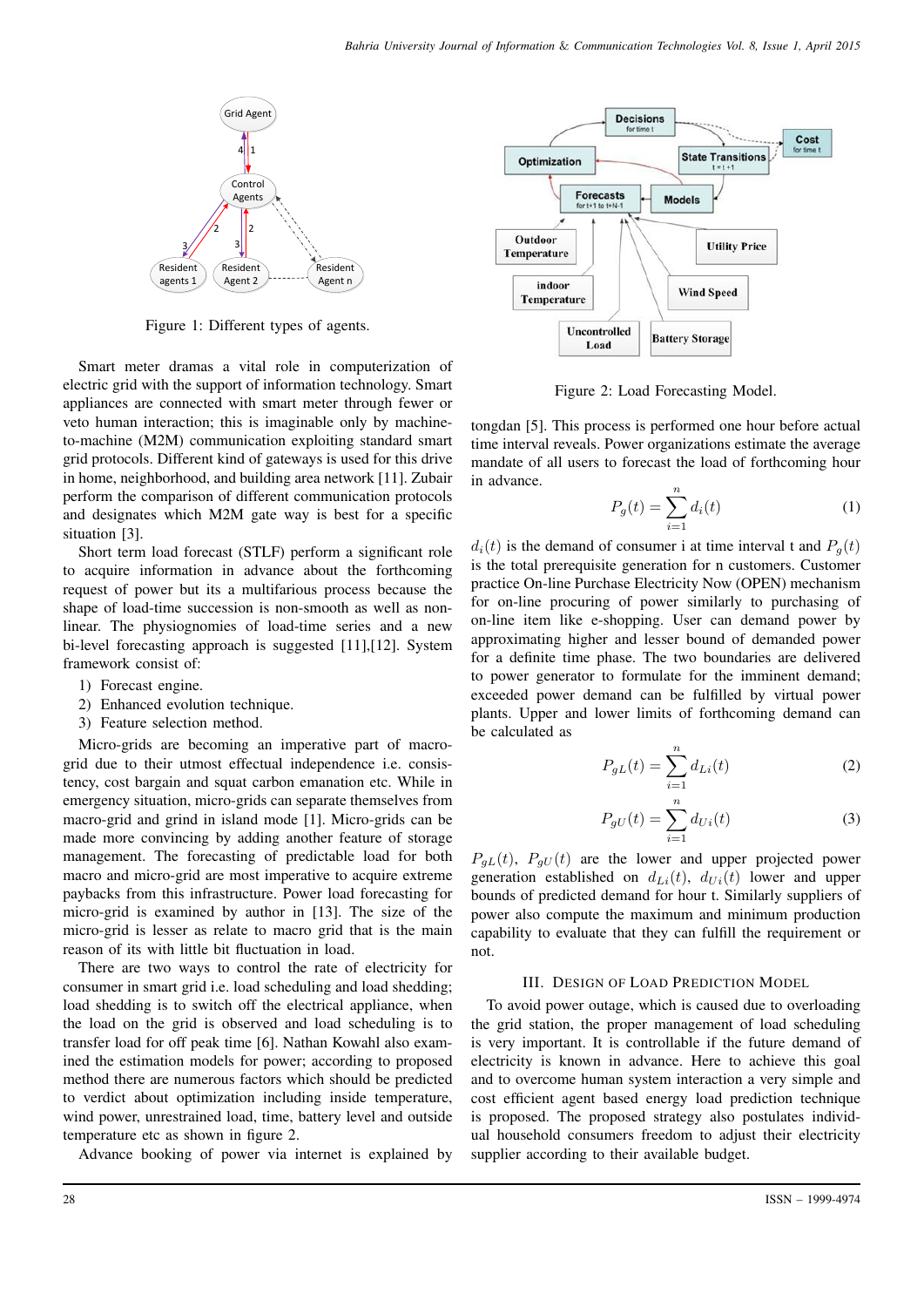

Figure 3: Infrastructure Requirment to implement proposed model.

## *A. Infrastructure Requirement*

The implementation of proposed strategy requires some infrastructure changes at both distribution and consumption level. At consumption level every smart home has a mini micro-grids with in-house power generation and some storage capacity. It can be solar or wind system having some batteries for backup. Smart homes are grouped in the forms of clusters having a micro-grid collectively that are larger in scope as compare to individual mini micro-grids. A demand signal is send to grid through transformer when the demanded electricity exceeds the limit of mini micro-grids generation as shown in figure 3.

At distribution side multi-agents system exists, they not only control the generation capacity but also ensure two-way communication between transformer and the homes it serves. Electricity consumers can buy and sell units of electricity to grid with the help of this bi-directional information and power transfer facility. To reduce the electricity cost for consumers, the overall objective of proposed system is:

- Differentiate between flexible and non-flexible demand of electricity.
- Electricity load prediction one-hour prior use.
- Comparing electricity transfer cost between macro and micro-grid
- Incentive management for actively participating consumers.
- Buy low and sell high is the objective of overall game.
- Explicitly shift task from peak to off peak time.

The scope of this paper is limited to load prediction techniques. The remaining objectives are under research and will be discussed later

## *B. Description of Proposed model using Flow Chart*

In the proposed system agents are placed at three levels according to their functionality, they are (Multi agent system) MAS-I, MAS-II and MAS-III respectively. The functionality of each category of agents is described below.

MAS-I is a set of lowest level of agents that are purely belongs to a single smart home or they can be embedded into smart meter. The overall responsibility of MAS-I is to reduce the cost to electricity for a single smart home to which it is connected. To achieve this objective MAS-I will predict the load of electricity one-hour prior use. It will also maintain the record of flexible and non-flexible loads to estimate the flexibility of variation in predicted load. It will also calculate the cost of electricity to get predicted load (PL) from mini micro-grid.

A group of some items combined together is called a cluster. According to proposed system model a fixed amount of smart homes are grouped to form a cluster and agents who will manage a cluster are placed at multi-agent system level II called MAS-II as shown in figure 3 and 4. The main task of MAS-II is to calculate the cost to get PL of a smart home from its neighboring smart homes with in a cluster or from other neighboring cluster if its demanded amount of electricity cannot be fulfilled from MAS-I. They resides at distribution center.

The third and most supervisory group of agents is called MAS-III. They deal directly with main grid. They play the role of communicator between smart homes, clusters and main grid. MAS-III will calculate the cost to get PL from main grid if it cannot be fulfilled from both mini micro-grids and clustered micro-grids also explained in figure.



Figure 6: Different types of agents in a cluster.

## IV. ROLE OF AGENTS IN PROPOSED SYSTEM

In the following, agent based electricity load prediction framework is proposed. Following is the brief overview of our system also explained in figure 5.

- 1) Every smart home has a micro grid controller (MGC), which schedule all the smart appliances inside a smart home.
- 2) MGC will not only control the power flow but also monitor the transfer of information between agents and smart appliances/micro-grid (MG) inside a smart home.
- 3) Smart homes are grouped in the form of clusters, each cluster has its own organizer called control agent (CA).
- 4) A group of agents in a smart home has a leader agent, which will predict the upcoming load of electricity with the help of expert agents, then predicted load is demanded from electricity service provider in advance if it can not be fulfilled by micro-grid (MG) as shown in figure 6.
- 5) As according to proposed methodology, Electricity Service Provider (ESP) known in advance about the up-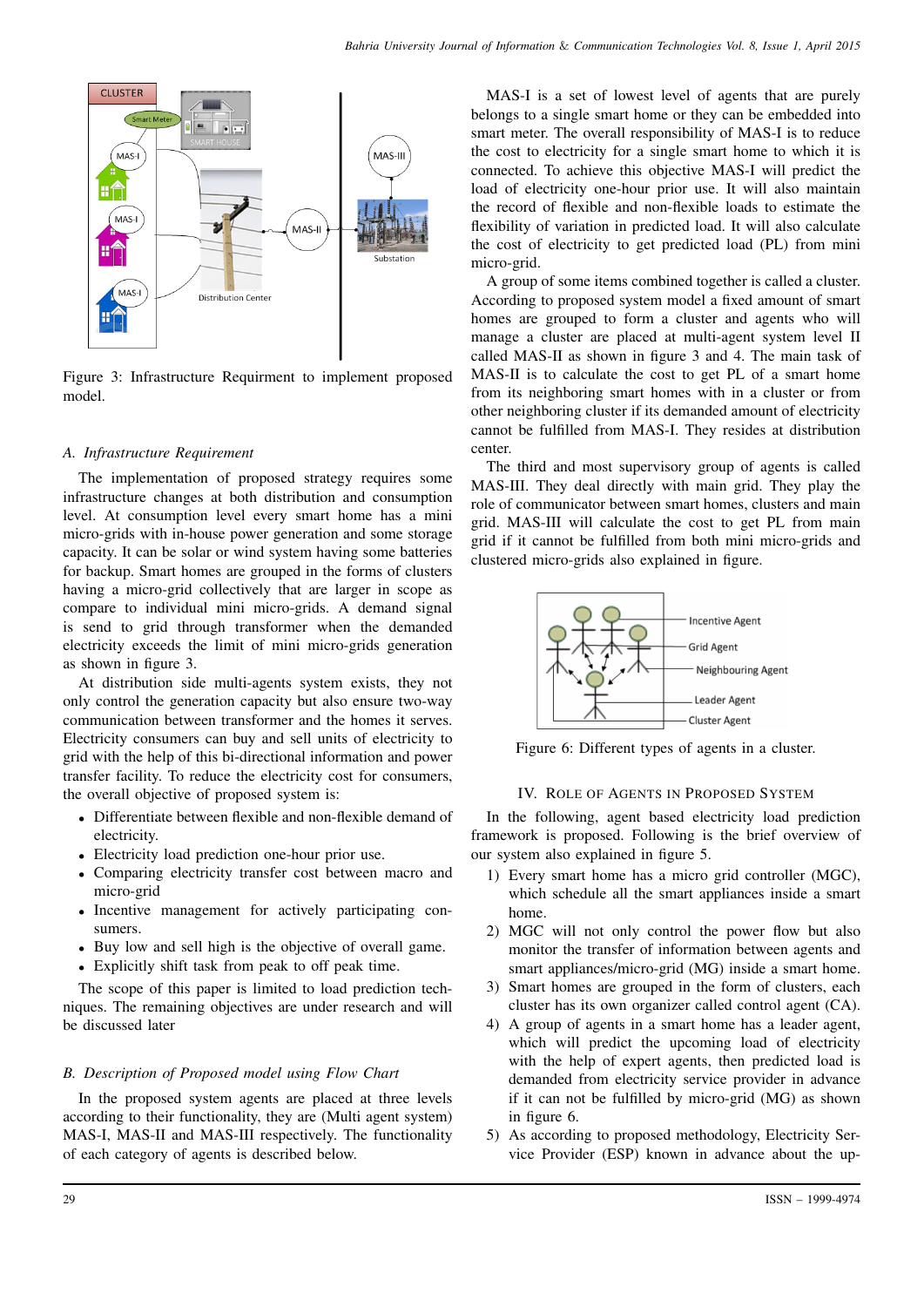

Figure 4: Flow chart of proposed plan of work.

coming demand of electricity by using load prediction technique, which will be explained, later in this section.

- 6) ESP can communicate with CA about the percentage of electricity, which can be provided by ESP prior demanded time interval (one hour before use/demand). This step is supplementary important to avoid power outage.
- 7) CA communicates with micro-grid controller and group of agents to schedule their smart appliances according to provided amount of electricity from energy service provider.

All the above steps are performed one hour before actual time interval  $(t-1)$  hour, which makes the electricity network more reliable and efficient. Proposed load prediction technique is explained below.

Agents are divided into different types according to their functionality, all the agents are controlled by leader agent, neighboring agent is responseible for all type of communication between neighbouring homes, similarly grid agent will calculate the cost to get predicted load from main grid as well as communicate with incentive agent for inducement information of any particular user.

## *A. Agent based Load Prediction Technique for Smart Grid*

A new smart home load prediction methodology is introduced based on expert agent's advice using weighted average prediction technique. To calculate the predicted load



Figure 7: Role of microgrid controller.

of electricity in advance with the help of agents is likely a problem of finding an unknown sequence of electricity loads  $L_1, L_2, ..., L_n$  of an outcome space L, for time interval t, the forecaster makes his guesses  $E_t$  for  $L_t$  (Electricity load at time t) in  $(t - 1)$  hour. When the time t occurs the forecaster can check whether his prediction was true or not. To calculate  $E_t$  forecaster will get the help of expert's advice.

The advice of expert i,  $(f_{i,t})$  belongs to the set of expert advices  $(f_{1,t},..., f_{n,t})$ . The goal is to minimize the number of mistakes when actual load at time  $t$   $(L_t \neq E_t)$  is not equal to predicted load demand  $E_t$  for the time interval t. Assume that we are known in advance that there is a group of expert agents that make no mistake in this particular scenario i.e.

$$
f_{i,t} = L_t \tag{4}
$$

But we donot know that which expert agent is best fit so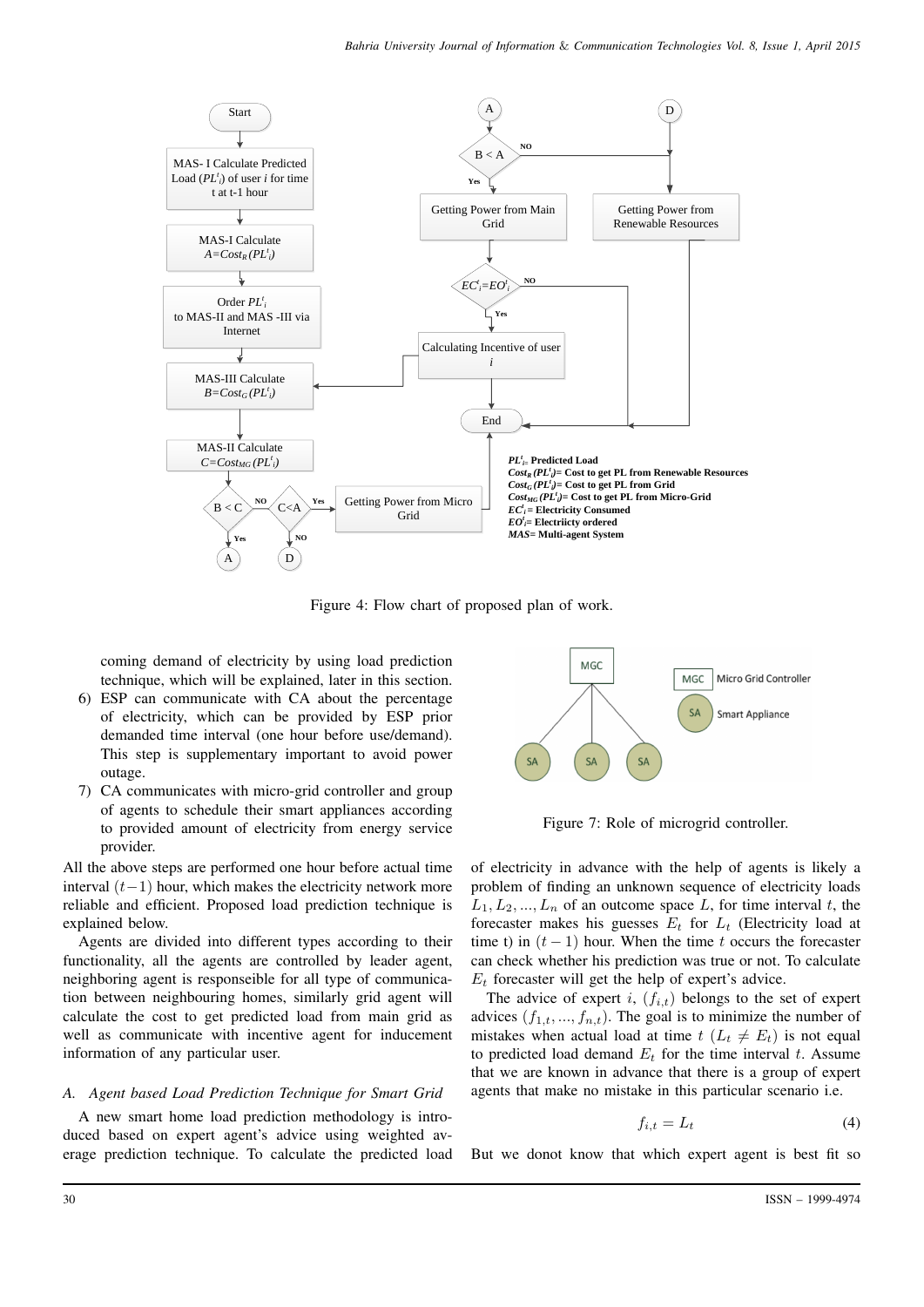

Figure 5: Detail Model

forecaster will start by assigning weights  $W_j = 1$  to expert agents j=  $1, \ldots, n$ . Each time the forecaster predict  $E_t$ based on expert agent with higher weight, if  $E_t \neq L_t$  then the forecaster perform the reassignment of weights for expert agent  $k$ . Simply the forecaster keep track of which expert make the mistake and predict according to majority of experts that has less chances of mistakes. This analysis is immediate.

Algorithm 1 Experts Weights Re-Assignment

- 1: Parameter: forecaster guess  $E_t$ , set of expert weights  $W$ ,  $f_{i,t}$  expert agent i advice, actual Load  $L_t$  for time t.
- 2: Get actual value of  $L_t$  (when load for the time t reveals). 3: Define threshold S, for difference between actual and forecasted load.
- 4: Let n be the total number of experts.
- 5: Initialize i with first expert;  $i = 1$ .
- 6: while  $(i \leq n)$  do
- 7: Compare  $f_{i,t}$  with  $L_t$ .
- 8: if  $f_{i,t} = L_t \parallel (f_{i,t} L_t) \leq S$  then
- 9: Re-assign the weight of  $e_i$ .
- 10: end if
- 11: Increment i by 1.
- 12: end while

The forecaster prediction  $E_1, E_2, \ldots, E_t$  belongs to a decision space D, which is the convex subset of a vector space. In ideal case  $D = Y$  which is a subset of outcome space L, but it is different to attain. Here the forecaster agent computes his prediction in a sequence and the predictive value is compared to the set of reference experts. Any time the forecaster agent can access the set of experts prediction  $f_{E,t} \epsilon D$ .

On the bases of experts prediction the forecaster agent

calculate his own prediction or guess  $E_t$  for the time interval t at  $(t-1)$  hour. Suppose we have a set  $A$  of expert agents related to load prediction  $(e_1, e_2, ..., e_n)$  having weights  $(W_{e1}, W_{e2}, ..., W_{en})$  respectively. Then the forecaster will calculate weighted average prediction based on the following.

$$
E_t = \{f_{1,t} * W_{(1,t-1)}e_1 + f_{2,t} * W_{(2,t-1)}e_2 +f_{3,t} * W_{(3,t-1)}e_3 + \dots + f_{n,t} * W_{(n,t-1)}e_n\}/N
$$
 (5)

$$
E_t = L_1 + L_2, \dots + L_n/N
$$
 (6)

Here  $E_t$  is the predicted load for time interval t. When the actual  $L_t$  reveals, compare the  $L_t$  with every value of  $f_{i,t}$  it is also explained in algorithm 1.

The forecaster main objective is to keep regret as small as possible. For expert  $E$  it can be defined as

$$
R_{E,t} = \sum_{t=1}^{n} (L(E_t, L_t) - L(f_{e,t}, L_t)
$$
 (7)

Here  $L(E_t, L_t)$  is the loss function of forecaster agent and  $L(f_{e,t}, L_t)$  is the loss function of expert agent. The overall objective is to maintain regret  $R_{E,t}$  small.

### V. SIMULATION

In this section the performance of proposed system is evaluated based on the accuracy of predicted load. Matlab simulation test bed is used to construct smart grid environment. Smart homes are grouped in the form of clusters. During testing phase agents in a smart home can communicate with other agents with in a smart home as well as other agents in the neighboring cluster to share load prediction information between expert agents.